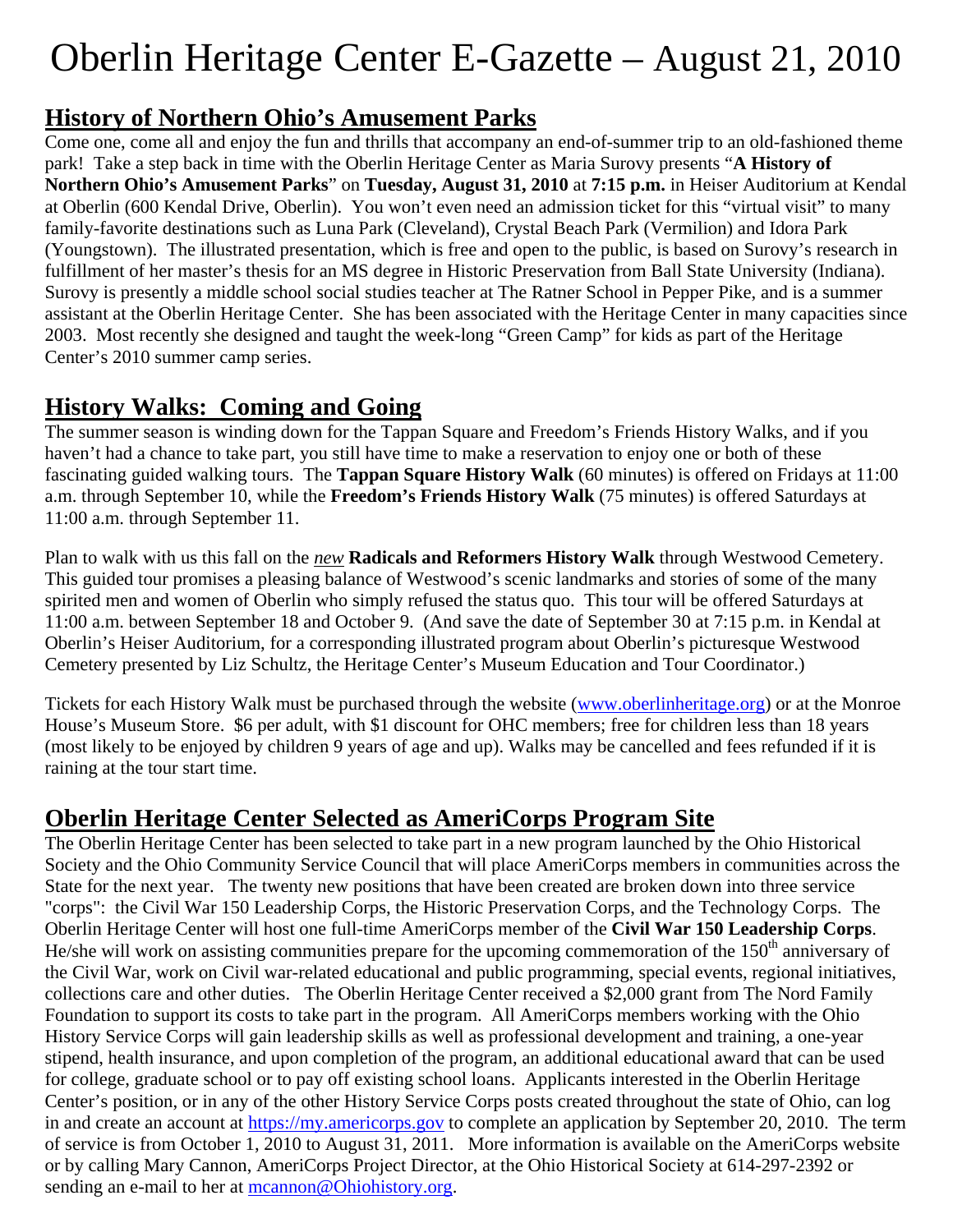## **Congratulations are in Order!**

Applause, applause for Oberlin Heritage Center Past President, **James W. White**, who will receive an **Outstanding Individual Achievement Award** from the Ohio Association of Historical Societies and Museums (OAHSM) at its Annual Meeting Awards luncheon in Dublin, Ohio this fall. Members and friends interested in attending the luncheon (Saturday, October 2), may contact Pat Holsworth (440-774-1700; ohcbiz@oberlinheritage.org) to receive more information on reservations and car-pooling from Oberlin. Those interested in attending the two-day statewide local history conference may find more information at http:///www.ohiohistory.org/portal/localhistory-p.html.

The **Rescue, Restore, Reuse: Morgan Street Bridge Railing Project** is a finalist for a **2010 Lorain County Beautiful Award** in the Community Service award category. In addition, the beautifully restored **LorMet Community Federal Credit Union** building on South Main Street is a finalist for recognition in the Renovation Category. The award program has been recognizing properties for their beauty and aesthetic contribution to the overall quality of life in Lorain County for the past 18 years. Finalists will be honored at a banquet in late October and winners will receive a special award and recognition on the Visit Lorain County website and in other Lorain County media outlets…stay tuned for the outcome!

#### **Great Reading/Fond Memories Along the Oberlin Heritage Trail**

This summer, 34 inscribed century-old bricks were added along the Oberlin Heritage Trail, bringing the total number to 326 "messaged" bricks lining the walkways that criss-cross the Heritage Center grounds and connect the site to the surrounding community. What fun it is to stroll along the inviting paths and read names, mottos, history-making dates, and more that have been engraved-in-brick to recognize special people and events, memorialize loved ones, and stir fond memories of days gone by. Consider purchasing an inscribed brick the next time you have an occasion that calls for a unique and lasting tribute! For more information, visit the Oberlin Heritage Center website at www.oberlinheritage.org (follow links at "Make a Gift"). All brick proceeds benefit the Oberlin Heritage Center's grounds' maintenance and landscaping.

#### **Also of Interest**

Rick Bowers, author of *Spies of Mississippi: The True Story of the Spy Network that Tried To Destroy the Civil Rights Movement* will speak **Wednesday, September 15 at 7:15 p.m.** in Heiser Auditorium on "**Civil Rights: Ordinary People, Extraordinary Stories**." Rick is Director of Creative Initiatives at AARP. In that position he worked with the Leadership Conference on Civil Rights and the Library of Congress as Director of "Voices of Civil Rights," a multi-media project that gathered thousands of first-hand accounts of the Civil Rights movement to form the world's largest archive of testimonials from that era. The resulting History Channel documentary won both Emmy and Peabody awards and the website (www.voicesofcivilrights.org) won the prestigious Webby Award. Rick will describe the research required to unravel the story of the Mississippi State Sovereignty Commission and include video interviews with key players in the civil rights movement. The presentation is free and open to the public as part of his service to the Oberlin community as "Writer in Residence" in the Oberlin Public Schools September 13-17.

**Cemetery Preservation Workshop** – Hosted by the **Bedford Historical Society** on Friday evening September 24, 2010 and all day Saturday, September 25, 2010. Friday's sessions include Ohio Cemetery Law, funerary art, genealogical interpretation of gravestones and Bedford's grassroots efforts to preserve the older stones at Bedford Cemetery. Saturday is a hands-on workshop conducted by nationally respected gravestone restorer, John Walters, from Indiana. Register by September 15; for more information visit the events section of www.bedfordohiohistory.org or call (440) 232-0796.

**Three Cheers for the Olmsted Historical Society** for being recognized by First Lady Michele Obama and the U.S. Advisory Committee on Historic Preservation as a "Preserve America Steward" for its preservation of the Frostville Museum complex. There are now 30 Preserve America Stewards throughout the country. The Oberlin Heritage Center was designated as the first Preserve America Steward in the Midwest in 2009 for excellence in